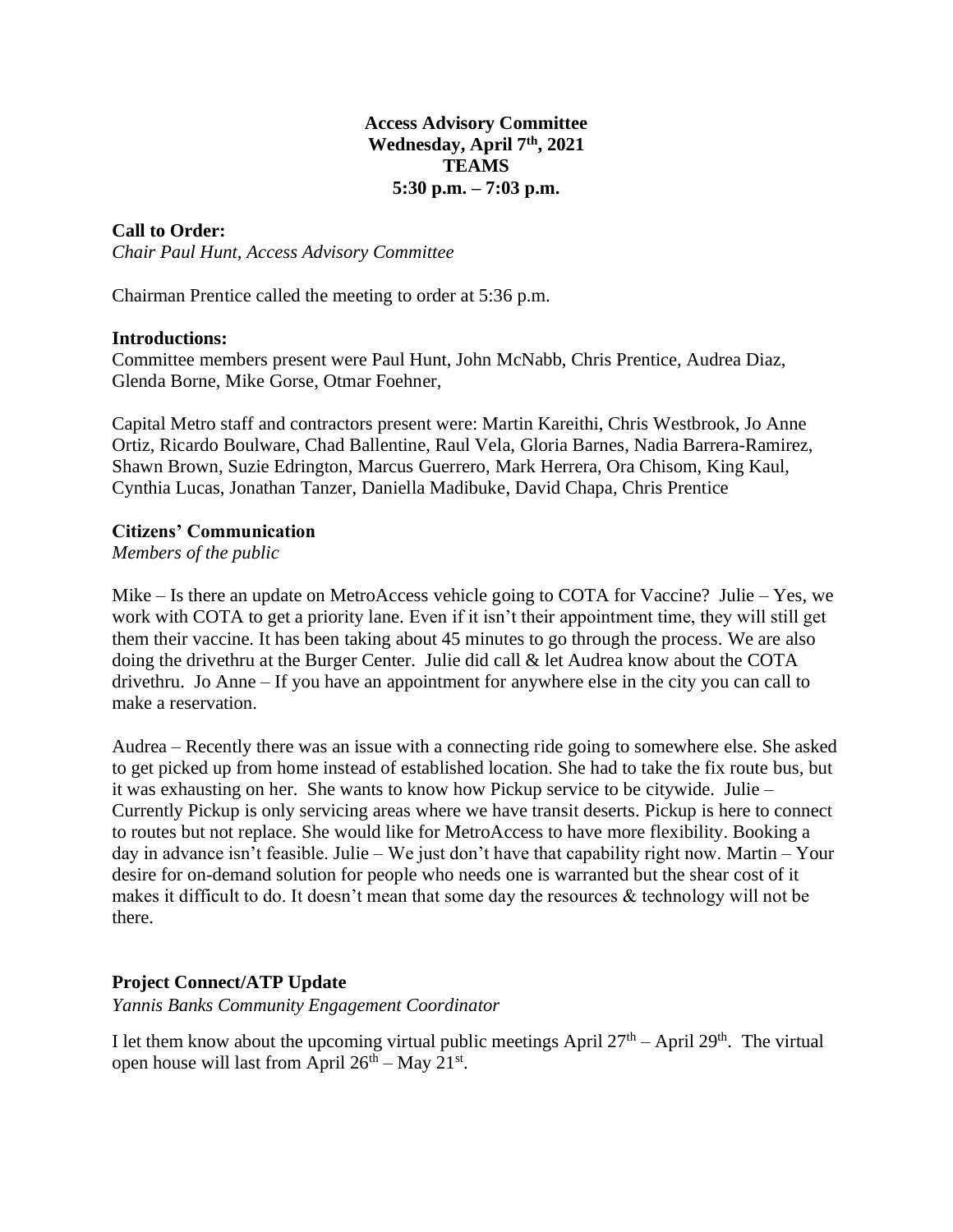#### **June Service Change**

*Daniella Madubuike, Transportation Planner I*

A lot of routes will continue in reduce service. We will make adjustments to help reduce crowding and OTP. There will continue to not be weekend service on the Metrorail. Our MetroExpress service will stay how it currently is. We will continue to monitor service levels & the covid situation to make adjustments as needed. Our ridership is still down about 50% system wide. Chris – Over the past few weeks since the Governor opened the state up, has you seen an increase in ridership? Danni – Nothing significant, we have seen some occasional spikes but nothing major. Paul – Other than the amount of ridership, what other triggers are there to get out of the covid mode? Danni – For us, ridership is a main driver. We look for AISD, UT, State workers, etc.

## **NLTC & Capital Projects Update**

*King Kaul, Director Capital Construction Management*

**North Lamar Transit Center:** For NLTS we will be making improvements to the large canopy there. We will install the 2 E-Paper signs & TVMs. The improvements are being done for customer safety. There will be 2 additional canopies when we are done. The roof will be repaired. We expect construction to start in May and be finished by August 2021. **Eastside Bus Plaza** – Plaza will be open daily for CARTS staff. There will be seating & restrooms inside the building during business hours. Amenities include e-paper, ticket vending machines, trash cans and benches. The grand opening will occur sometime in May 2021.

## **IT Update**

*Cynthia Lucas, Marketing Director & Jonathan Tanzer, Technology Systems Program Manager*

Will give updates to our Customer Payments Systems. In a recent update from January, we launched a customer web portal. It fully accessible and uses modern web technology. Soon we will be launching Smart Cards for customers to use. Smart cards can be reloaded & also will have a tap to pay function. It will also allow customers to use a fare capping process to increase equity in the system. If customers choose to not register the card there aren't any protections to the card, ie if they lose the card customer service can't help them recover the amount. John – Is this going to replace the part of the app that sales tickets & where can customers get smart cards? Jonathan – It will complement the app. With the app you will be able to link your card to the app. I will answer the question about where to get them in the next part of the presentation. Glenda – Will this replace the monthly pass? Jonathan – The monthly pass will still be out there. Paul – Will the smart cards be included in MetroAccess vehicles as well. Jonathan – Not yet, we will be doing an update to the MetroAccess system and the payment system would be apart of that. Jonathan – We plan to use a street team to deliver the cards to people who would want to get them & explain the benefits. You can also order them at capmetro.org or from the transit store. Cynthia Lucas – Once we roll out the cards, we will develop a campaign with a new branded name for this function. There is currently a chip shortage that is holding us up. We will work with street teams  $& CE$  to get the cards out to people. Once you get the cards you keep them to reload them with funds. There will be a lot of education via print & and digital ways. We are also open to hearing some of your ideas in ways we can reach our customers. Glenda – Maybe you can work with the schools for the pilot roll out & have them get credit for using the cards.